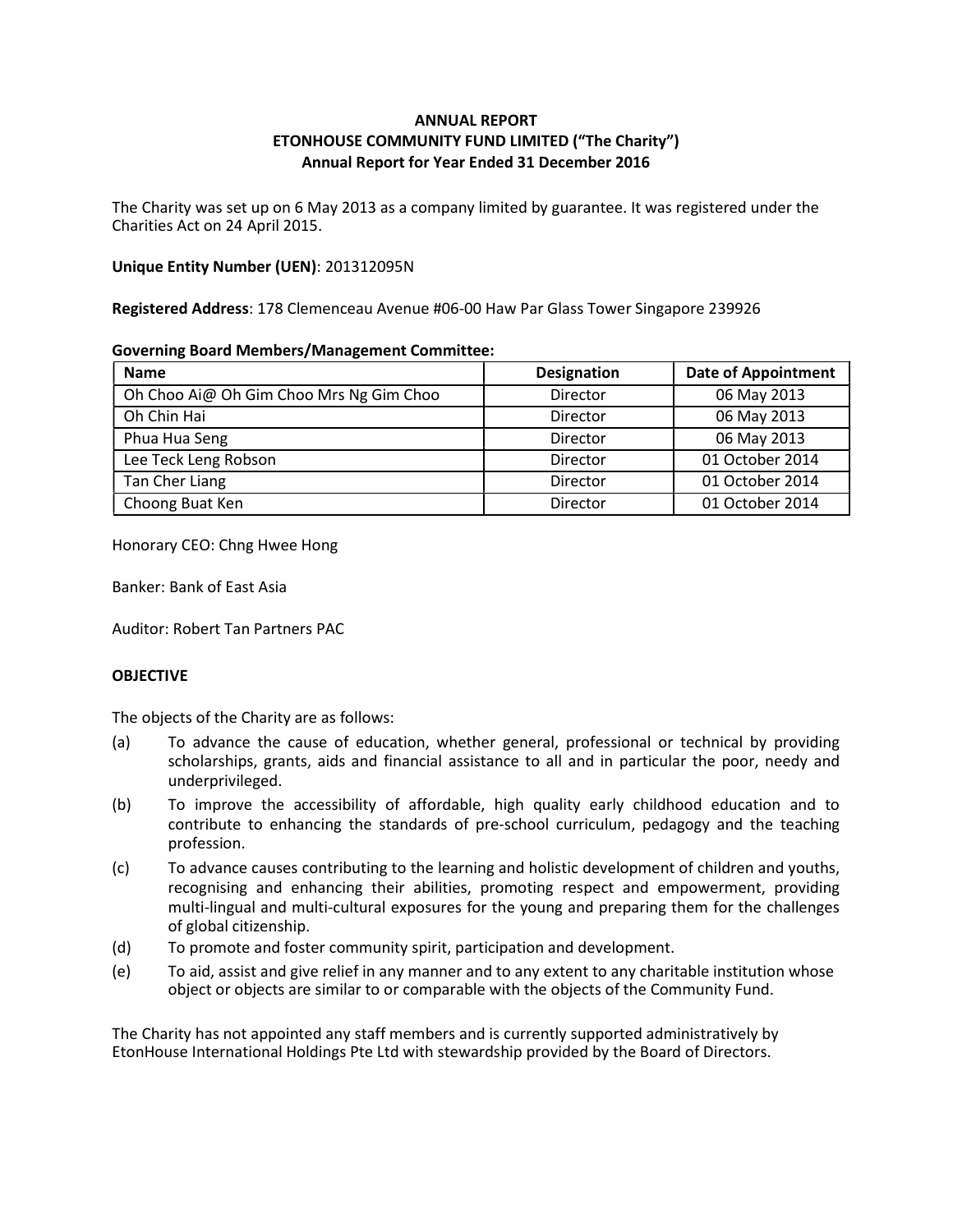### **POLICIES**

### Bank Account Operating Mandate

For year ending 2016, the Charity's operating signing mandate is shown below:

| <b>Groups</b> | <b>Signatories</b>                          |
|---------------|---------------------------------------------|
| Α             | Tan Cher Liang                              |
|               | Lee Teck Leng Robson<br>Choong Buat Ken     |
| R             | Ang Cheng Eng<br>Gerard Lee Lee<br>Jiak Jee |

### Reserves

The Charity maintains 3 years operating funding needs as reserves.

#### Funding Sources

The Charity is financially supported by advances and grants from its sole member EtonHouse International Holdings Pte Ltd for operations. Funds raised through donation drives are designated and kept aside for social initiatives in line with the Charity's objects.

### **Memberships**

The Charity is open to the public for participation in its charitable activities.

#### REVIEW FOR THE YEAR ENDING 2016

The Charity's activities for the year are described below:-

- 1) Box of Joy: The EtonHouse families are involved in the 'Box of Joy' donation drive during Christmas that connects with various charities in Singapore and benefits more than 1,000 children. During the 2016 'Box of Joy' initiative, The Charity raised more than 1,000 boxes that benefited over 10 charities such as the Singapore Children's Society, New Hope Community Services, ECDA Home Visitation Programme, Hendersen CC WELL centre etc.
- 2) Early Childhood Development Agency's KIDStart Programme: The Charity pledged S\$100,000 towards the Early Childhood Development Agency's KIDStart Programme, to be utilized for the provision of learning resources within community spaces ECDA is setting up for the programme. This is a programme targeting support and education for parents from low-income families through engagement and formal skills-transfer sessions. The first disbursement to the programme was made on 01/09/2016.
- 3) Punggol North CCC CDWF Management Committee: The Charity donated \$100,000 on 19/09/2016 to the Punggol North CCC CDWF Management Committee. This scheme seeks to provide Baby Bonus Account contributions to children from low-income families.